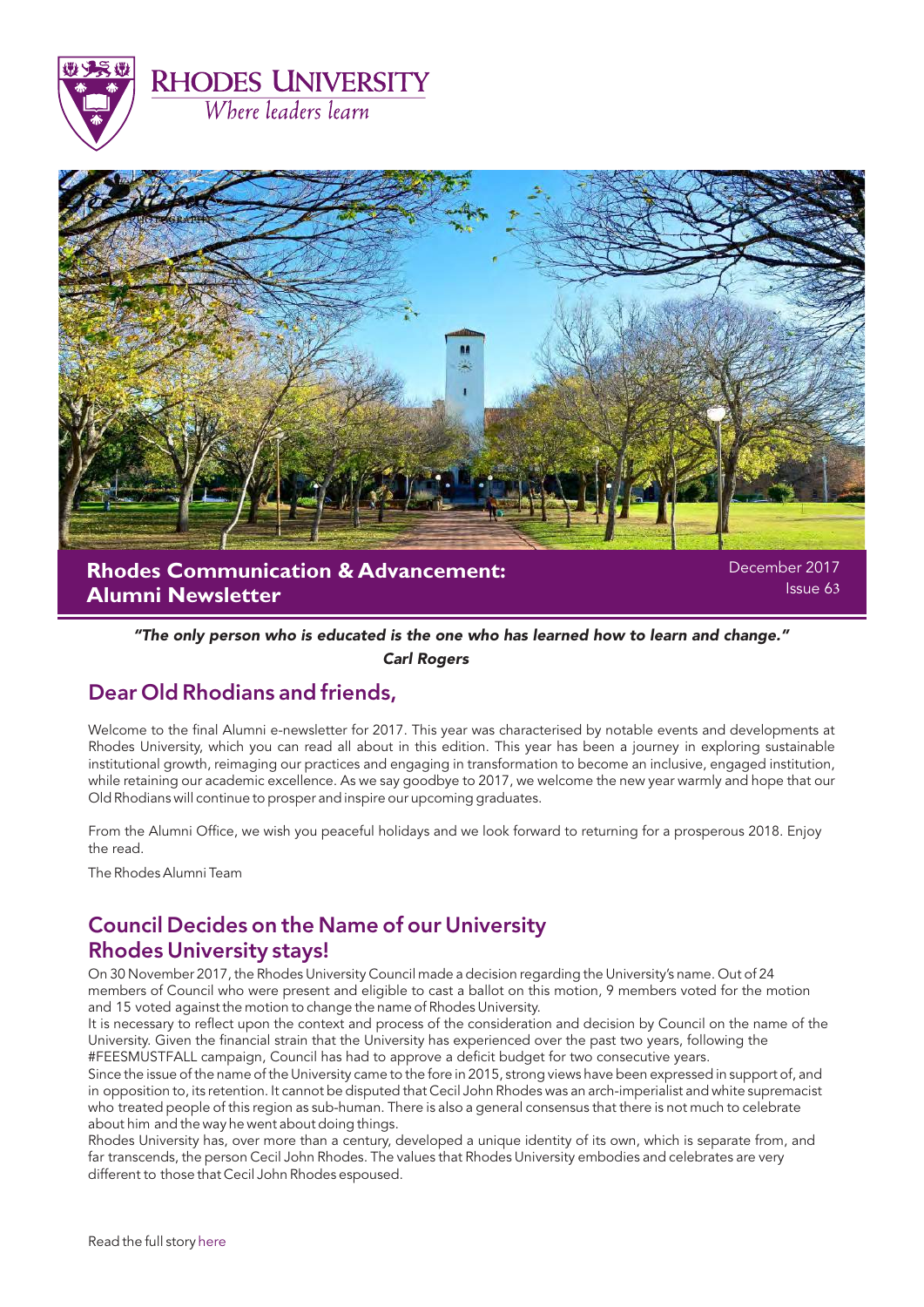# Honouring our Own: Old Rhodian Awards 2017

The Old Rhodian Union, founded in 1911, hosted the 2017 edition of the annual awards to recognise outstanding alumni at the Old Rhodian Awards ceremony held for the first time in Johannesburg on Tuesday 28 November 2017.

Dr Sizwe Mabizela, Rhodes Vice-Chancellor welcomed guests from all sectors of the country. Mr Sim Tshabalala, newly appointed sole Chief Executive Officer of Standard Bank and previous winner of the Distinguished Old Rhodian Award gave the keynote address of the night.

The awards honour Old Rhodians who, through their individual achievements, continue to enhance the reputation of the university. This year's nominees and awardees have been of the highest calibre and are true game changers in their respective industries.

# The Awards for the night were as follows:

#### Professor Tony Granger – Distinguished Old Rhodian Award

South African born author and businessperson, Tony Granger has continued the Old Rhodian tradition as a trustee of the Rhodes University United Kingdom Trust. He has a BA LLB from Rhodes. He has written 14 popular books on financial planning and has led from the front, being a former President of the Institute of Financial Planners (IFP) in South Africa and holder of dual CFP status in the UK and South Africa.

#### Professor Godwell Nahmo – Distinguished Old Rhodian Award

Professor Nhamo, (a C3 Rated NRF researcher), has dedicated his life since his first enrolment at Rhodes in 2003 to opening up critical research areas in the fields of climate policy, green economy and sustainable development. He has published widely in this space including six (6) books (one co-authored and five edited published from 2011-2016). He has also graduated nine (9) PhDs between 2013 and 2016 and mentored 10 postdoctoral fellows. Prof Nhamo has published many journal articles now numbering 60 since his enrolment as a PhD student at Rhodes in 2003.

#### Mr David Abbey – Emerging Old Rhodian Award

David Abbey is widely recognised in the banking and financial services industry for his high intellectual and execution capability, sound business acumen and commercial shrewdness. He is a qualified Chartered Accountant, who qualified concurrently as a Certified Information systems Auditor (a global qualification recognised as the highest qualification for Information Technology and Information Systems professionals). He is a Senior Banker and Transactor in the Acquisition and Leveraged Finance Division at Rand Merchant Bank, Corporate and Investment Bank. Instrumental in the formation of various industry wide initiatives, he received the coveted Rand Merchant Bank Special Service Distinction Award.

#### Dr Prudence Ogunlade – Emerging Old Rhodian Award

Dr Ogunlade is Executive Manager in the Office of the Chief Operations Officer at Transnet Freight Rail. She holds a PhD in Chemistry at Rhodes, has studied Programme in Business Management at Unisa and is currently busy with her studies towards a MBA degree. She was attracted to join Transnet in 2014, where her work involved planning and developing integrated capacity creation strategies aligned to the business strategy, in accordance to the state owned entity's Market Demand Strategy. She translated these capacity creation strategies into initiatives with short, medium and long-term focus for expansion of infrastructure, and monitored progress on the implemented initiatives. In 2016, Dr Ogunlade was promoted to the Executive Manager position, and within a year of being promoted, she has initiated the 'I am Accountable' campaign, which instils accountability in the workplace, with the intent of creating a high performance culture.

#### Ms Krivani Pillay- Emerging Old Rhodian Award

Krivani Pillay is a highly motivated and passionate journalist with over a decade of experience. Aside from her qualification at Rhodes (Bjourn and Journalism Masters), she has a diploma in European Journalism and Literature from Hogeskool van Utrecht in The Neverlands. She worked with one of the first multimedia teams led by Prof Guy Berger, and the faculty at the University of North Carolina in the United States. In 2005, she was the











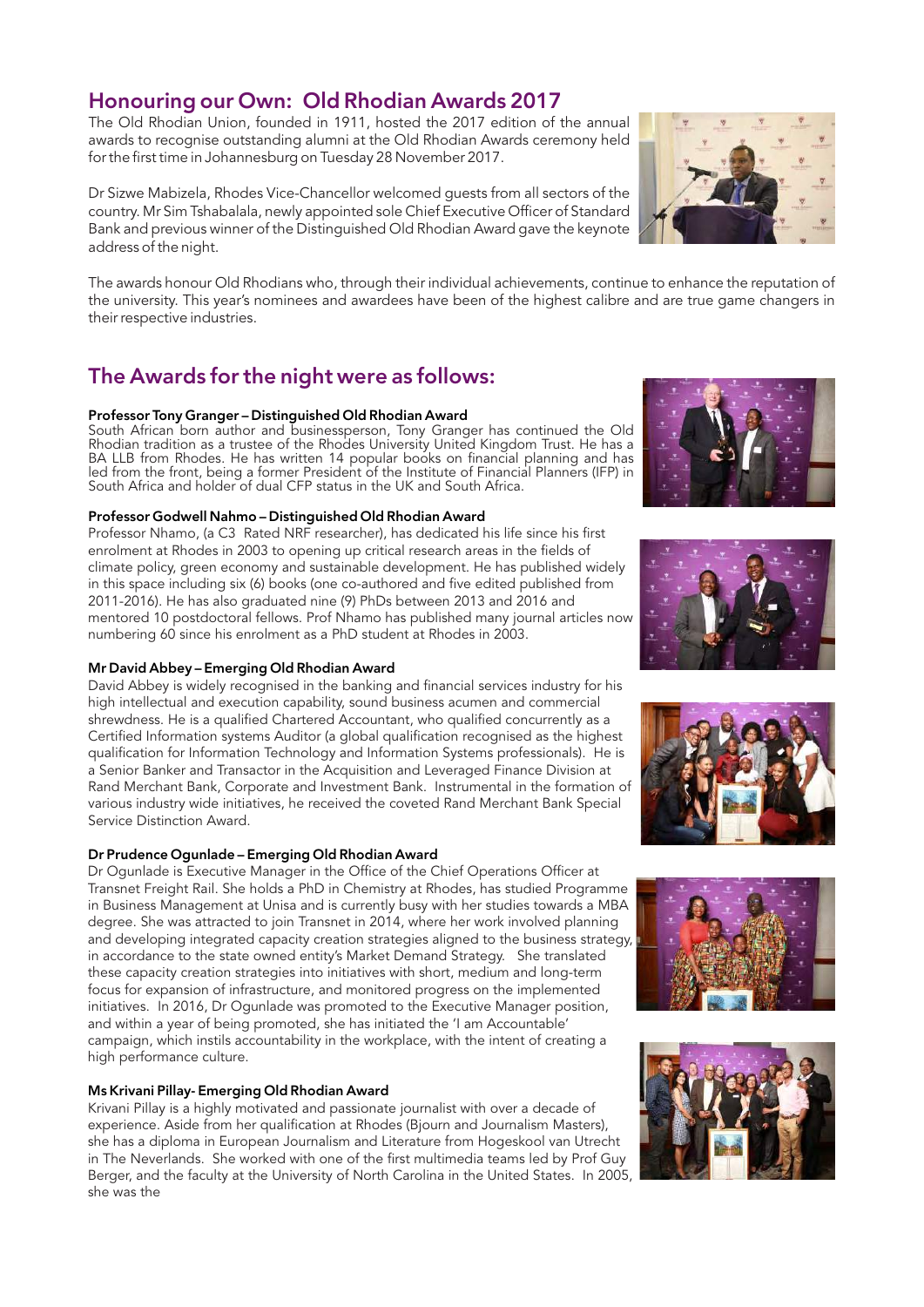recipient of the Vodacom Journalist of the year award in the category of Editor's Choice. As the executive producer for Current Affairs at SABC News, Krivani alongside seven of her colleagues played a key role in initially challenging the SABC over their management's editorial dictate that violent protests must not be covered in TV news broadcasts. This later led to the challenge of other editorial policies, which they felt, undermined the editorial independence of the corporation. As a result, the then COO, subjected them to various forms of intimidation and harassment including initial suspension and then dismissal. They stood their ground and submitted their concerns to Parliament. The Portfolio Committee on Communications vindicated the actions of the SABC 8 – the COO was suspended, and the SABC Board was dissolved.

Other Awardees who could not be present for the Awards Dinner in Johannesburg will be presented with the Distinguished Old Rhodians Award next year.

#### Professor Chris Brink

Professor Chris Brink served as Vice-Chancellor of Newcastle University in the United Kingdom for 10 years and before that as Rector and Vice-Chancellor of Stellenbosch University for 5 years. As a Rector of Stellenbosch University, he led a transformation agenda that combined teaching quality, social diversity, and promotion of research. He also initiated, with the city's Mayor, a townand-gown collaboration called 'Reinventing Stellenbosch', aimed at overcoming the divisions of the apartheid era. Chris Brink is a logician with a Cambridge PhD and an interdisciplinary DPhil. He holds Masters' degrees from Rhodes University in both philosophy and mathematics, and a Bachelor's degree in computer Science. His research areas include mathematics, logic, philosophy and computer science, and he has published in all these fields. He is a Fellow of the Royal Society of South Africa. He holds the Freedom of the City of Newcastle and has been awarded an Honorary Doctorate in Civil Law.



#### Prof Pumla Gobodo-Madikizela

Prof Gobodo-Madikizela is an author, Professor and holds the Research Chair in Historical Trauma and Transformation at Stellenbosch University. She has been Professor in the Psychology Department at the University of Cape Town. Prof Gobodo-Madikzela has won several awards for her work, including the Eleanor Roosevelt Award (2007), and being honoured among '100 People who Made a Difference' in the permanent exhibit of Hall of Heroes in the National Freedom Centre in Cincinnati, Ohio (2005). In 2010, she received the Social Change Award from Rhodes University 'for contribution made by a leading psychologist toward social transformation in South Africa'. She is the recipient of two honorary doctorates in recognition of her research on victim-perpetrator dialogue – the Degree of Doctors of Laws, honoris causa, from Holy Cross College in Massachusetts (2002), and the honorary Doctor of Theology from the Friedrich-Schiller University, Jena, Germany (2017).

#### Dr Leslie Shone- Distinguished Old Rhodian Award

Dr Leslie John Shone was known for his personal integrity, exceptional leadership qualities and the ability to deal with people at all levels without pride or prejudice. He has made a significant impact on all major water utilities throughout South Africa and the larger water utilities in Africa. His areas of expertise included Risk Management for Executives, the Benchmarking process, the role of Leadership in Performance Measurement and the role of Leadership in Quality Management, among others. Leslie graduated from Rhodes University in 1964 with a Bachelor of Science degree and a Diploma in Industrial Organisation and Business Management. The Commonwealth University in London awarded him a Doctorate in Science. Unfortunately, Dr Leslie Shone was ill at the time that he was informed that he had been awarded the Distinguished Old Rhodian Award and has since

passed away. Our sincere condolences to his family and friends and we will present the award posthumously to his family in 2018.

**For further details on the recipients, please click [here](http://www.ru.ac.za/communicationsandadvancement/alumnirelations/theorunion/oldrhodianawards/2017recipients/)**

## OR Authors

#### Book on the history of Rhodes University published:

Professor Paul Maylam's book, *Rhodes University, 1904-2016: An Intellectual, Political and Cultural History,* was launched at

the university in September. The product of over four years of research and writing, the book provides a critical account of Rhodes' 113-year history. While the author holds the view that there is much in the university's history that is worthy of celebrating, he also maintains that there are aspects of this past that reflect poorly on the institution. Some critics of South Africa's Truth and Reconciliation Commission of the late 1990s have pointed to the failure of the university sector to make any submissions to the commission. This book represents a small attempt to rectify this omission, while drawing out both the positive and negative aspects of the university's history. A number of themes are covered in the book such as, the university's founding as an imperial





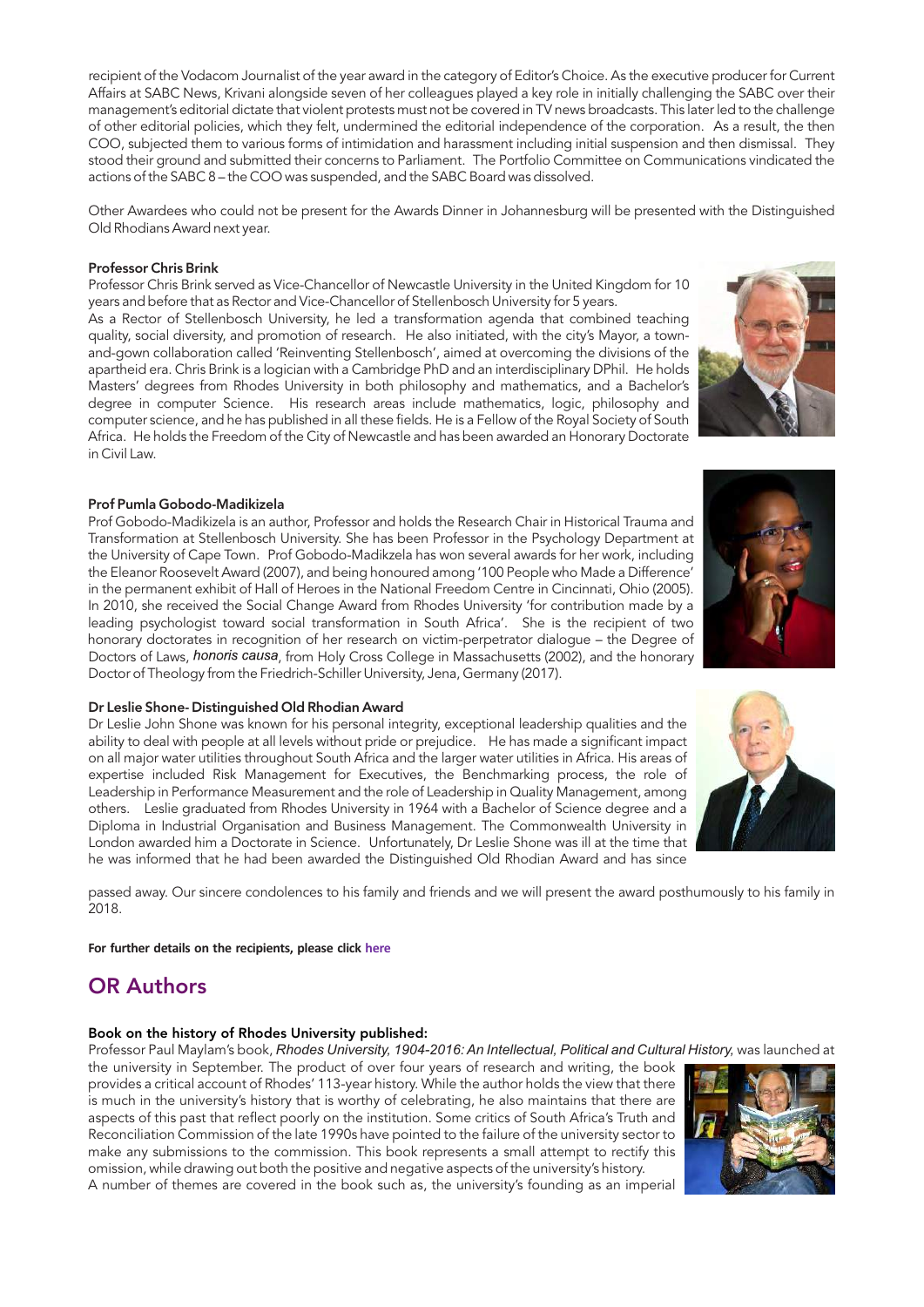university; academic life in the early years and beyond; the infrastructural development of the campus; the changing patterns of student life and culture; the politics of the university with a particular focus on its sometimes undistinguished role during the segregation and apartheid eras; the roles played by anti-apartheid staff and student activists; and sporting achievements over the years. Lastly, the ways in which the university has addressed the challenges of transformation in the post-apartheid era.

The book carries portrayals of some of the most prominent academics and students who have worked and studied at Rhodes. It recounts some of the key episodes in the university's history; and it highlights some of the major trends and shifts that have occurred over time.

There are soft-cover (R220) and hard-cover (R295) versions of the book, which can be purchased at Van Schaik Bookstore in Grahamstown, and at Fogarty's Bookshop in Port Elizabeth. For online orders please contact Bulelani Mothlabane [\(b.mothlabane@ru.ac.za](mailto:b.mothlabane@ru.ac.za)).

*Inspired Success: The 5 Keys To Reaching Greater Heights of Achievement*  - by Njabulo James Nkosi.

Success begins internally before it can be manifested externally. Anybody can be successful but many people fail to achieve success because of perceived challenges and lack of understanding and direction.

This simple and dynamic book is based on real life experiences, as well as through seminars and conversations with two achievers across different industries and occupations. It details the following models to provide direction for reaching greater heights:1. Understand Success - C.R.A.V.E Success Model



- 2. Practice Holistic Wellness A.S.P.I.R.E Wellness Model
- 3. Realise You Are a Leader S.I.M.P.L.E Leadership Model
- 4. Have a Wealth Creation System B.L.I.S.S.F.U.L Wealth Model
- 5. Find Your Voice C.H.A.M.P.I.O.N.S Communication Model

Njabulo James Nkosi is a business consultant, coach, and speaker with Toastmasters International. He was born and raised in Benoni and graduated from Rhodes University. He lives with his two roommates (Mom [an](https://www.smashwords.com/books/view/735801)d Dad) and is passionate about self-improvement, for both himself and others. Buy the Book at Smashwords: <https://www.smashwords.com/books/view/735801>

#### *Bushmen, Botany and Baking Bread*

- Tony Dold and Jean Kelly

Tony Dold, curator of the Selmar Schonland Herbarium, and herbarium volunteer Jean Kelly, have been working for several years on a book based on Dr Mary Pocock's dairies, drawings and photographs from an expedition across Angola with ethnographer Dorothea Bleek in 1925. Tony has now completed an illustrated manuscript that he wants to publish as a book. Tony has received a quote from NISC for R50 000 to produce a B5 size, soft cover, but elegant book. The book would be of considerable interest to Rhodes University as Mary Pocock was a longstanding staff member, was awarded an honorary doctorate by Rhodes and bequeathed a sum of money to the Botany

department. If you are able to assist in helping Tony to finance the book, please contact him at [t.dold@ru.ac.za](mailto:t.dold@ru.ac.za)

## FUNDRAISING AT RHODES

As we come to the end of another year at Rhodes, we are always touched by the amount of support our Alumni gives towards the Rhodes Annual Fund, and our recently launched Isivivane Campaign. The Isivivane Student Financial Aid Campaign is an ambitious 10-year project aimed at increasing student financial aid. Throwing a single stone in a pile appears to have little impact at face value; however, a pile is made up of single stones thrown by multiple people. It is this undisputable fact that has seen Rhodes University's Communication and Advancement division leading from the front in raising funds for the Isivivane Student Financial Aid Campaign. Read more [here](http://www.ru.ac.za/isivivane/)

Natasha Joseph, a Rhodes alumnus, embarked on an ambitious one-month fundraising drive for Rhodes University students who had their results withheld due to not being able to keep up with their student fees. She launched a campaign amongst her close friends and those on her social media to raise money, which was shared between seven students. Funds were also raised for the registration fees in 2018 for a returning foreign student. Contributions from her friends ranged from R500 to R15000.



**By and Reking Rrea** )<br>Similard at for *flammey!* U.<br>then Mask forcest but hem **CALCULATION** 

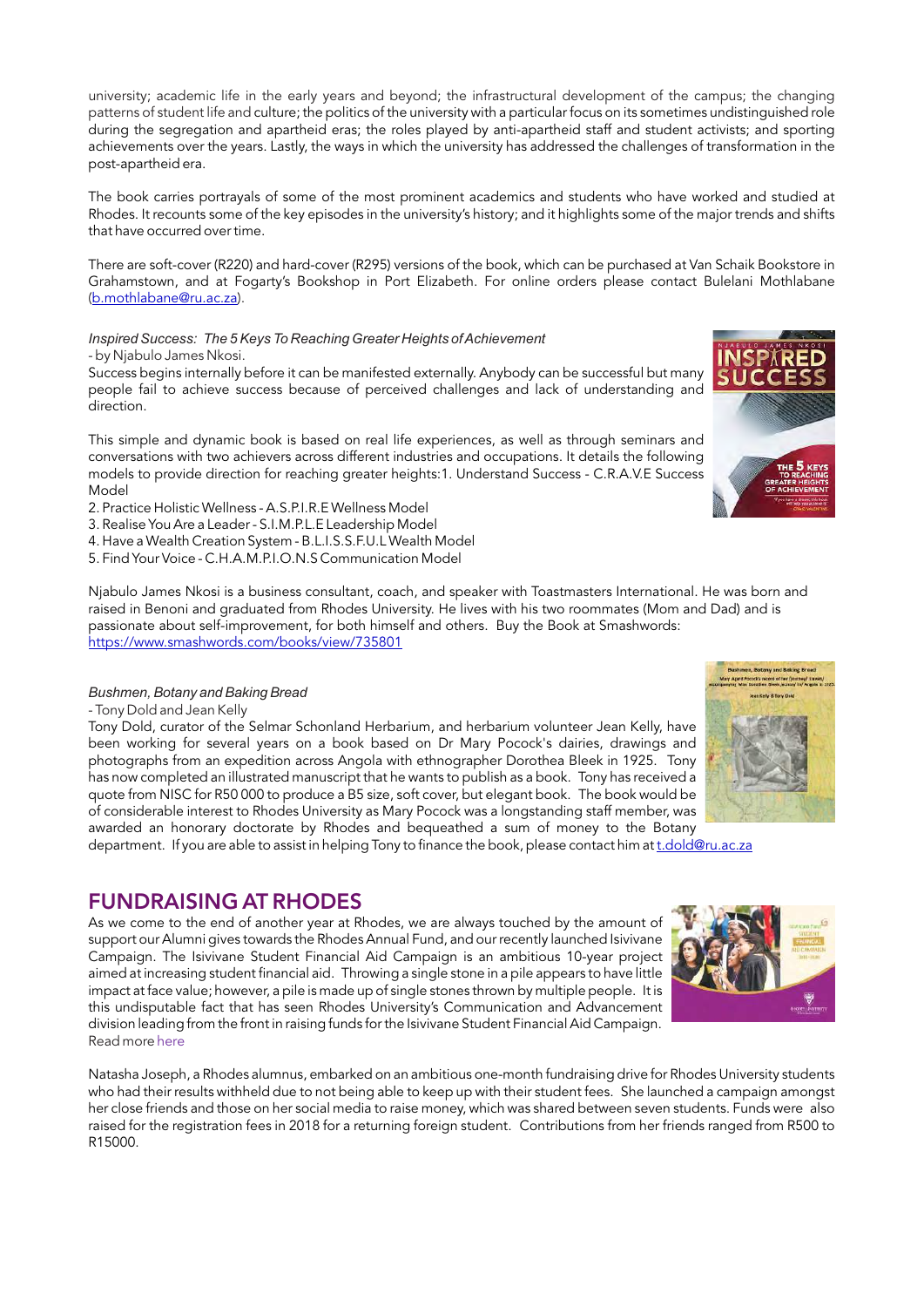This is an extract from a letter written by a 22-year old recipient:

"Last year, a few days before my 21st birthday I could not celebrate. My results were withheld because my student account was in arrears. I spent my special day crying in my mother's arms. I do not know if there is a word in the dictionary that can express how grateful I am that this year will be different. You have given me hope and I am more determined to be successful and have the same positive effect on someone else's life.

The Annual Fund is part of the Isivivane family and every gift received has made a big impact in creating transformative change at our University and the Makana community. We are incredibly grateful for your donations that go towards helping our current students reach their dreams. Old Rhodians portrayed remarkable support and mentorship towards current Rhodents' financial aid needs this year and we hope this will inspire similar camaraderie within the Rhodes family and philanthropy towards academically strong and deserving students at Rhodes.

Contact Qondakele Sompondo at [q.sompondo@ru.ac.za o](mailto:q.sompondo@ru.ac.za)r visit our Isivivane page here to find out how you can contribute.

<http://www.ru.ac.za/isivivane/>

### The Power of Bequests

We are most appreciative to have received a number of bequests and memorial contributions and we strive to cherish your legacy by proving the value of the Rhodes education: Where Leaders Learn. The Rhodes University Bequest Association was launched in 2002 And to date an amount of over 48 million has been deposited through bequests left to Rhodes University.

The programme is ongoing one with our alumni and we currently have 87 confirmed bequests. What is a bequest? A bequest (or legacy) is a disposition in a will of money and/or property left to a named beneficiary, such as Rhodes University. The bequest may take various forms such as:

- A percentage of your estate a good option, since it is difficult to predict the nett value of your estate at the time of your death. This way you ensure that all your beneficiaries receive the shares you intended for them.
- The residue this is the balance of your estate after all costs, debts, and bequests have been paid.
- The proceeds of a life insurance cover these may be made payable to Rhodes University by means of a cession in favour of the University.
- Your entire estate.

A bequest may be made subject to whatever conditions you like. Thus, the bequest may be utilised to fund a Scholarship or a Bursary in memory of yourself or a loved one. Please contact Terryl Mc Carthy if you are interested in making a bequest to Rhodes University at *[t.mccarthy@ru.ac.za](mailto:t.mccarthy@ru.ac.za)* No matter how modest the amount, you are giving tomorrow's leaders an opportunity to benefit from your vision, planning and generosity, and the ability to compete in the increasingly competitive global market.

## Rhodes Squash Club has a New Year Wish

The Rhodes Squash Club has big ideas for 2018 and but they need support to achieve these objectives. We are looking to

restore the club to its original glory of being one of the biggest clubs on campus. To do this we need your help to host the 20th<br>annual Rhodes Open, a tournament that sees top players coming from all over the country. Thi annual Rhodes Open, a tournament that sees top players coming from all over the country. This is the only tournament of its kind in the Eastern Cape and a proud tradition for the club.

We also seek to increase the awareness of squash amongst students and school kids alike through open day workshops to build skills at all levels and build passion for the sport. We also plan on increasing our community engagement in partnership with the Student Sports Council and the SPCA.

Any donations or sponsorship for the club or the Rhodes Open would go a long way in helping us achieve our objectives for 2018.

For Sponsorships, please contact [t.mccathy@ru.ac.za](mailto:t.mccathy@ru.ac.za) and for any donations, you can donate online here [o](https://www.ru.ac.za/donate)r you can find our bank details on our Rhodes Giving Website [here](http://www.ru.ac.za/alumnigiving/otherwaystodonate/)

#### A huge thank you from the Rhodes Squash Club

### Law clinic needs help to connect with community

The Rhodes University Law Clinic, a non-profit-making organisation, is calling out to alumni to assist in making the muchneeded free legal advice available to the Eastern Cape community. Established in 1979 as part of the Faculty of Law, the Clinic depends on outside funding for its existence.

The clinic focuses on the provision of free legal services to the indigent people of Grahamstown and the surrounding areas who cannot afford to pay a private practitioner, thereby increasing access to justice to the poorest of the poor and creating a greater respect for the rule of law.

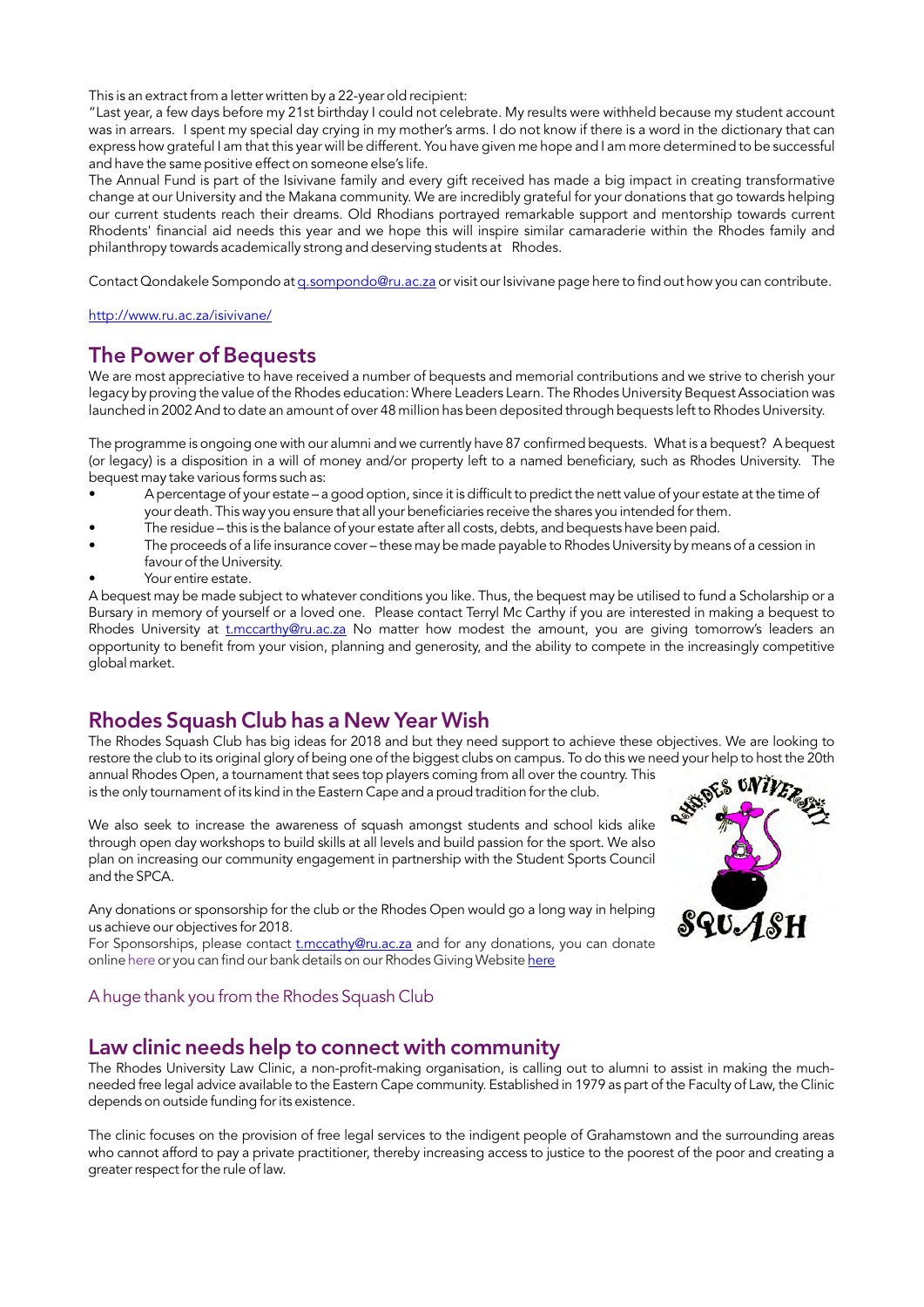The community outreach projects include community based workshops and a weekly one-hour long show on Radio Grahamstown to assist callers with pressing legal matters in the comfort of their homes. Sadly, this platform has not been sustainable owing to the economic barriers of the people that need free legal advice the most.

We are appealing to those with contacts or means to assist in securing an airtime sponsor for the legal experts to afford the community the chance to interact on the show even if they cannot afford to make studio calls. With the help of a donor, the station, for the duration of the hour-long show, can call back citizens to discuss a way forward to their issues. This is a system commonly used by commercial radio stations to ensure shows are interactive.

The legal advice given on the show ranges from issues relating to domestic violence, property, wills, lease agreements, and child custody among other pertinent and common legal matters. For donations, please contact t.mccathy@ru.ac.za

## Rhodes Achievements

#### Rhodes research output for 2016 impresses

Rhodes University's 2016 Research Report captures impressive research outputs and activities by every department. There is a yearlong time lag with official research reports as data on publications must first be collated and submitted to the Department of Higher Education & Training.

2016 was a good year for Rhodes University with a record-breaking graduation, papers, journals and books published and acknowledged by international audiences. Some of these publications attract subsidisation from the Department of Higher Education and Training (DHET) and are an important source of income for the university.

The report profiles the Top 30 researchers, records broken by PhD graduates from 2016, the Vice-Chancellor's Senior Research awards, explores Human Geography and the retrieving and re-publishing of isiXhosa writings, among other research related profiles.

To access the full report, please click on the [link](http://www.ru.ac.za/media/rhodesuniversity/content/digitalpublications/Research%20Report%202016%20FINAL.pdf)

#### Rhodes Fieldlab Prototype Wins another National Award

Once again, the dynamic duo Masters students Charles Faul and Lucas Lotter's Fieldlab, a mobile lab-in-a-box prototype, won a half-a-million rand first prize in the Innovation Hub's GAP-Biosciences national awards on Thursday, 16 November 2017.

The innovators from the Biotechnology Innovation Centre under the supervision of Professor Janice Limson were also awarded the Best Prototype at the Department of Science and Technology's National Innovation Bridge in 2017. This was the first-ever public launch of technologies developed by the Rhodes University Biotechnology Innovation Centre. They beat 300 innovations and bagged a R50 000 in prize money. The prototype received a special mention by Minister Naledi Pandor during her Innovation Bridge address.

#### RU Centre for Biological Control, a National Asset

Widely regarded as the number one Entomology research unit in the country, the Department of Zoology and Entomology launched its groundbreaking Centre for Biological Control (CBC) on Thursday, 2 November 2017.

Biological control at Rhodes University dates back to the 1970s, with highly successful programmes. In 2002, stakeholders in teaching, research and implementation of biological control combined as an informal research team; the Biological Control Research Group (BCRG) where work began in search of alternative techniques to deal with the negative effects of insecticides on public health by using biologically based techniques against threats to agriculture, veterinary and humans.

The Centre houses two Mass Rearing facilities: the Waainek Mass Rearing Facility and the Uitenhage Biological Control Facility. It also houses a Quarantine Facility for research into host-specificity and fecundity of potential biological control agents. There are 35 staff members and 25 postgrad students working at the facilities. The Centre will service relevant stakeholders by making biological control agents available free to researchers, implementation officers, reserve and water quality managers, farmers and concerned members of the public who want to get involved in preserving biodiversity and controlling invasive species in their local natural environments.